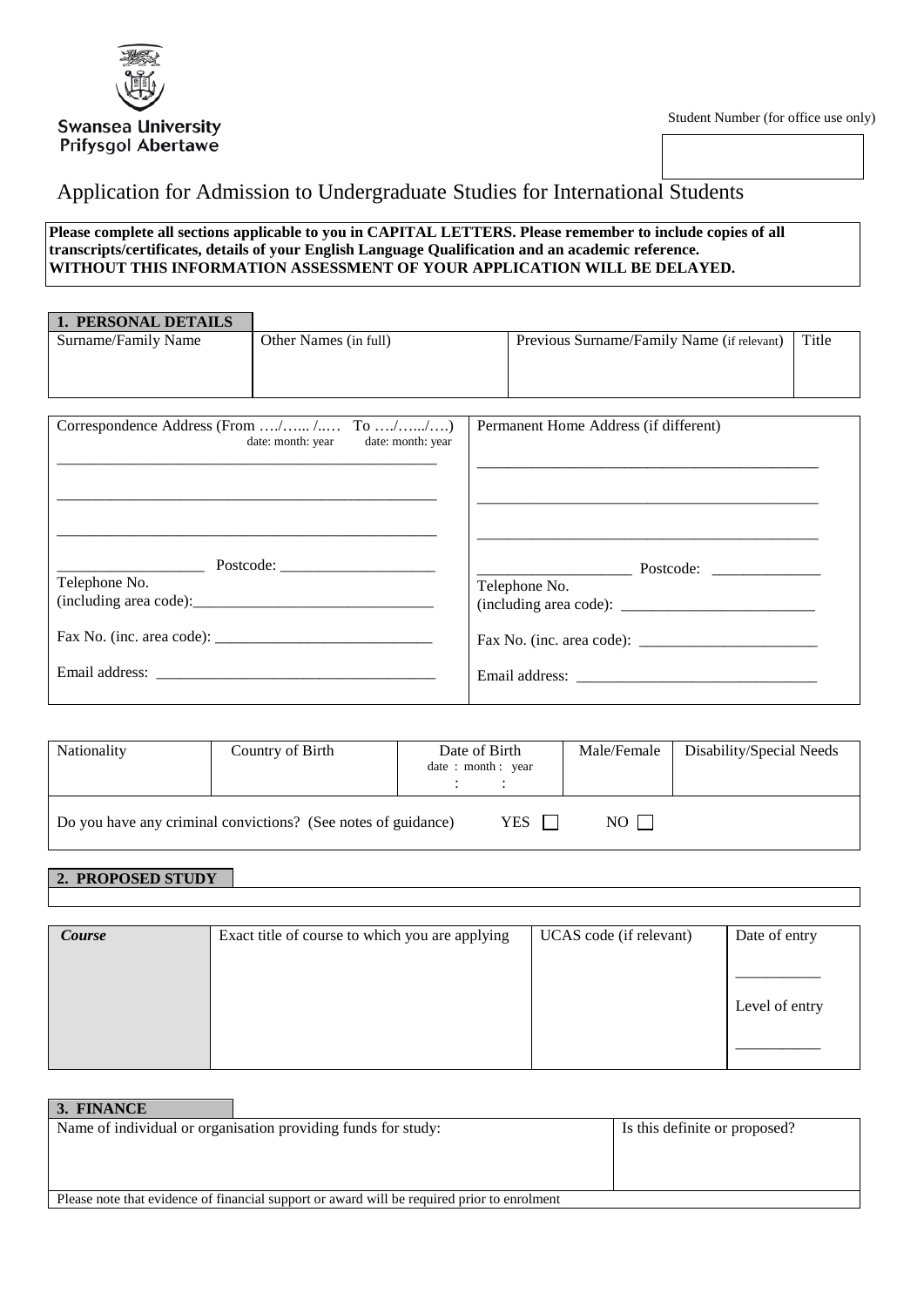## **4. YOUR EDUCATION**

| 4. I UUK EDUCATIUN                                             |       |       |                                 |
|----------------------------------------------------------------|-------|-------|---------------------------------|
| Please give details of your High School Education since age 11 |       |       |                                 |
| Name of School attended:                                       |       |       |                                 |
| Dates of attendance:                                           | From: | Month | Year $\_\_\_\_\_\_\_\_\_\_\_\_$ |
|                                                                | To:   | Month | Year $\_\_\_\_\_\_\_\_\_\_\_\_$ |
| Qualification(s) awarded with dates:                           |       |       |                                 |
|                                                                |       |       |                                 |
|                                                                |       |       |                                 |
|                                                                |       |       |                                 |

| Please give details of your College/University Education if appropriate |       |       |                                   |
|-------------------------------------------------------------------------|-------|-------|-----------------------------------|
| Name of College/University attended:                                    |       |       |                                   |
|                                                                         |       |       |                                   |
| Dates of attendance:                                                    | From: | Month | Year $\_\_\_\_\_\_\_\_\_\_\_\_\_$ |
|                                                                         | To:   | Month | Year $\_\_\_\_\_\_\_\_\_\_\_\_$   |
| Qualification(s) awarded with dates:                                    |       |       |                                   |
|                                                                         |       |       |                                   |
|                                                                         |       |       |                                   |
|                                                                         |       |       |                                   |
|                                                                         |       |       |                                   |

| <b>English Language Proficiency</b>                                                                                           |                                                                                                                                                                 |  |  |  |
|-------------------------------------------------------------------------------------------------------------------------------|-----------------------------------------------------------------------------------------------------------------------------------------------------------------|--|--|--|
| Please give TOEFL, IELTS or CPE score. Copies of the<br>relevant certificates need to be attached.<br>Name of test:<br>Score: | Use this space to add any further information regarding your<br>English Language proficiency (e.g. if your course was taught<br>through the medium of English). |  |  |  |
| Date of most recent test:                                                                                                     |                                                                                                                                                                 |  |  |  |
| Date of forthcoming test:                                                                                                     |                                                                                                                                                                 |  |  |  |
| You may be required to undertake further studies in English before you commence your course                                   |                                                                                                                                                                 |  |  |  |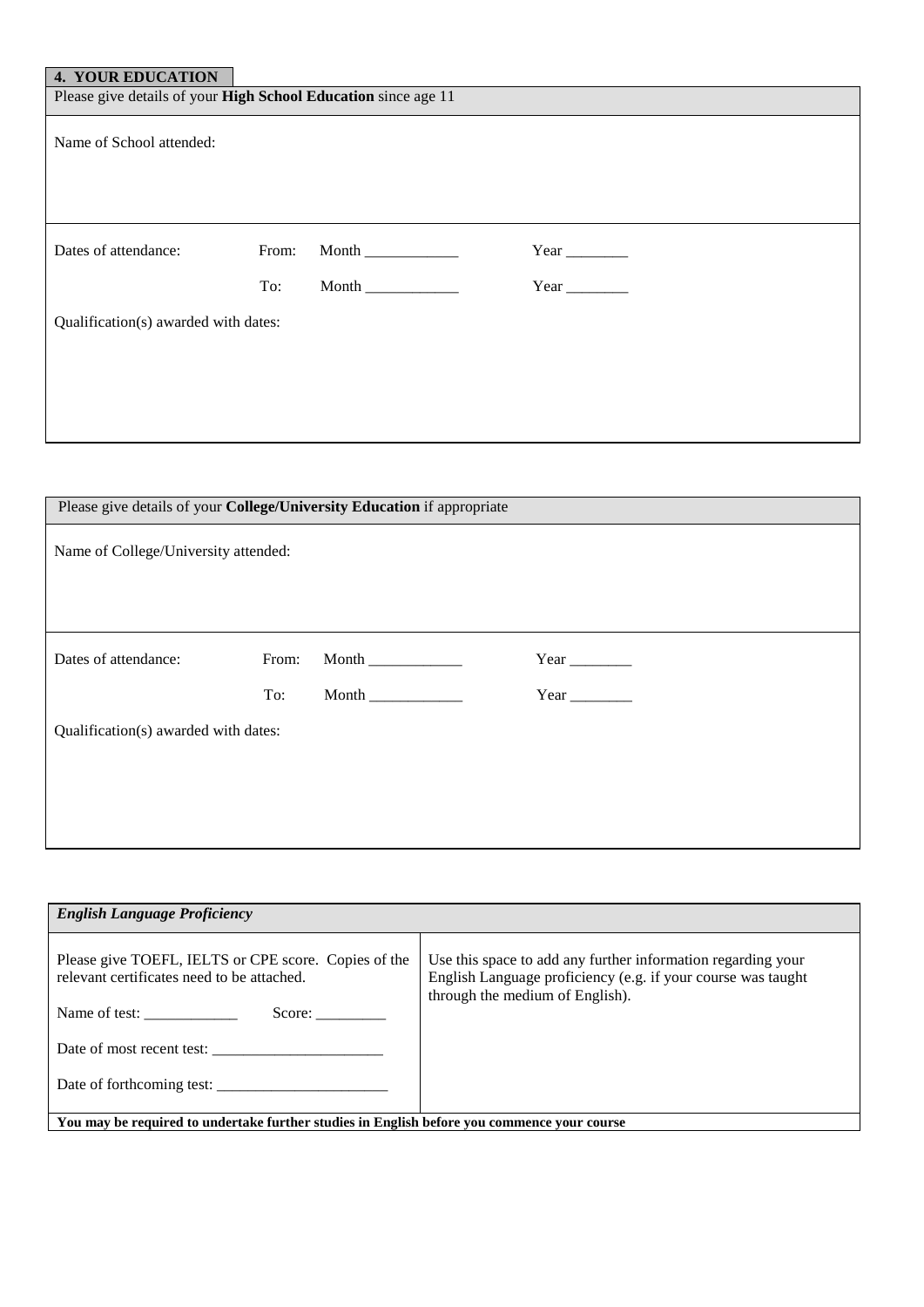### **5. PERSONAL STATEMENT**

Please supply any additional details to support your application below.

If this page is not sufficient you may attach additional sheets to your application form

#### **6. DECLARATION**

I confirm that the information provided on this application form is true, complete and accurate, and that no information requested or other material information has been omitted. I understand that the University reserves the right to establish the authenticity of my application and that it reserves the right to cancel my application if it transpires that false information has been provided.

| <b>Signature of Applicant:</b> | Date: |
|--------------------------------|-------|
|                                |       |

When completed, this application should be returned to: **Admissions Office, Swansea University, Singleton Park, Swansea SA2 8PP, UK.**

### **FOR UNIVERSITY USE ONLY**

| DEPARTMENTAL DECISION       | Accept                 | Accept        | Reject                                           |
|-----------------------------|------------------------|---------------|--------------------------------------------------|
| ( <i>please tick box</i> )  | Conditional            | Unconditional | (please provide reason[s] in Comments box below) |
| Name of Selector:           | Signature of Selector: |               | Date:                                            |
|                             |                        |               |                                                  |
|                             |                        |               |                                                  |
| <b>Conditions/Comments:</b> |                        |               |                                                  |
|                             |                        |               |                                                  |
|                             |                        |               |                                                  |